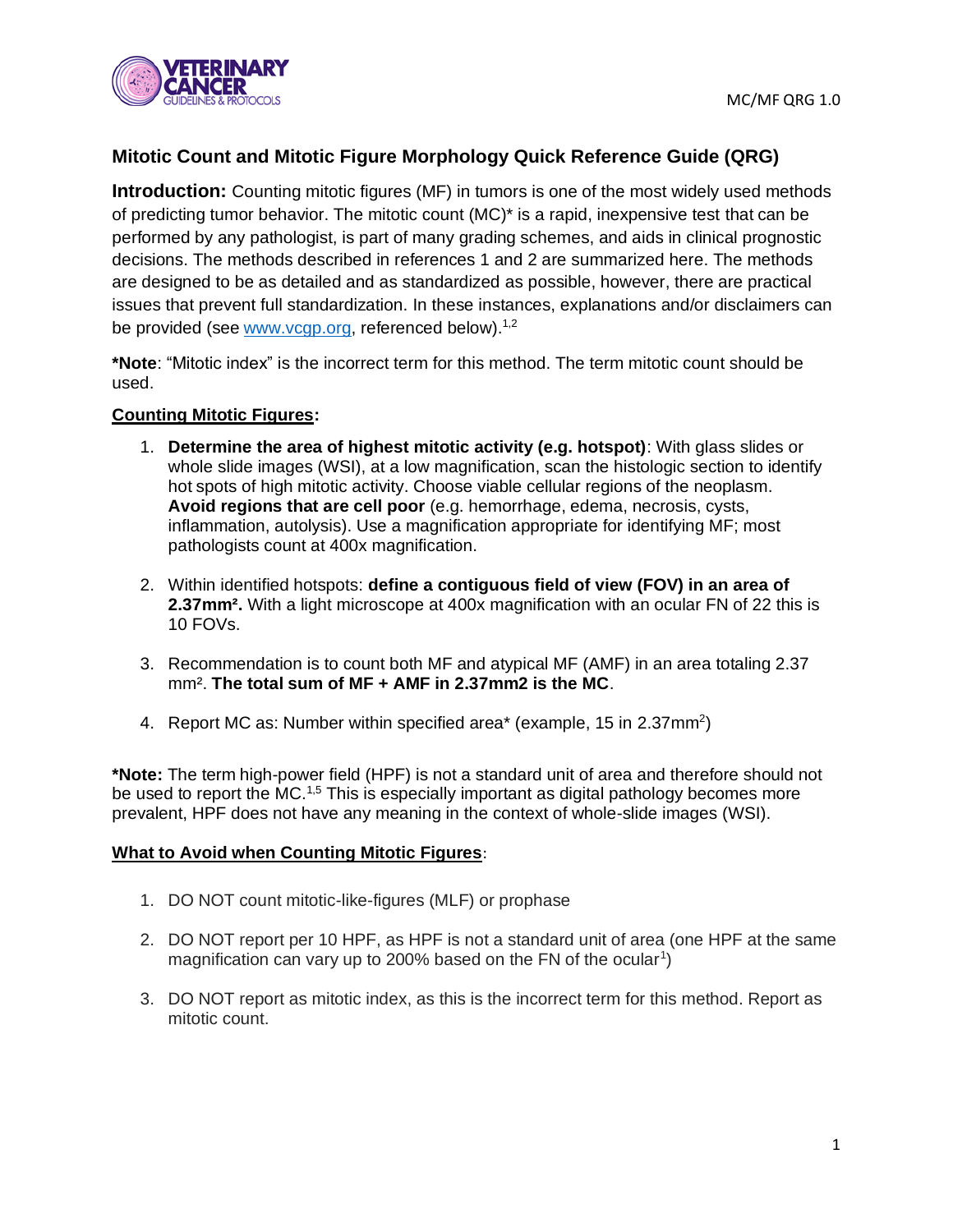

## **Practical Issues with Performing Mitotic Count:**

- What if the MC is close to a prognostically significant "cut off"?
	- $\circ$  Recommendation:<sup>1</sup> Repeat the MC procedure in different hot spots (additional 2-5 if possible); report the highest MC.
	- Consider: Evaluate other (clinical, histological, immunohistochemical, molecular, etc.) parameters when the MC is close to a reported cutoff.
- What if the specimen size is smaller than 2.37 mm<sup>2</sup>?
	- Recommendation:<sup>1</sup> Count all MF + AMF and report total sum in area counted (in mm<sup>2</sup>).
	- Consider: Recut sections and/or /additional sections or extrapolate to approximate an area of  $2.37$ mm<sup>2</sup>. Add explanation or disclaimer detailing these steps.
- What if the specimen has numerous cell-poor spaces (vascular, ducts, acini, desmoplasia, tumor matrix, necrosis)?
	- $\circ$  Recommendation:<sup>1</sup> Skip over cell-poor spaces and resume contiguous field counting when viable tumor is present in FOV. May need to add small areas until an area equaling 2.37mm<sup>2</sup> is reached.

### **Mitotic Figure Morphology**:

Mitosis is the process of karyokinesis while MF are the structures that can be identified with light microscopy. The morphologies of MF and AMF will vary with the phase of mitosis and the transitions between phases such that the nuclear chromatin comprises different shapes and staining characteristics.<sup>2,3,4</sup> MF are counted from prometaphase through telophase (count telophase as one). **MF have the following characteristics:**<sup>2</sup>

### **Normal MF**:



Central dark aggregate Spikes/projections

Linear or ring shaped Spikes/projections

**Prometaphase Metaphase Anaphase Telophase (1 MF)** 2 separated aggregates Distances variable

Separated aggregates Cleavage furrow